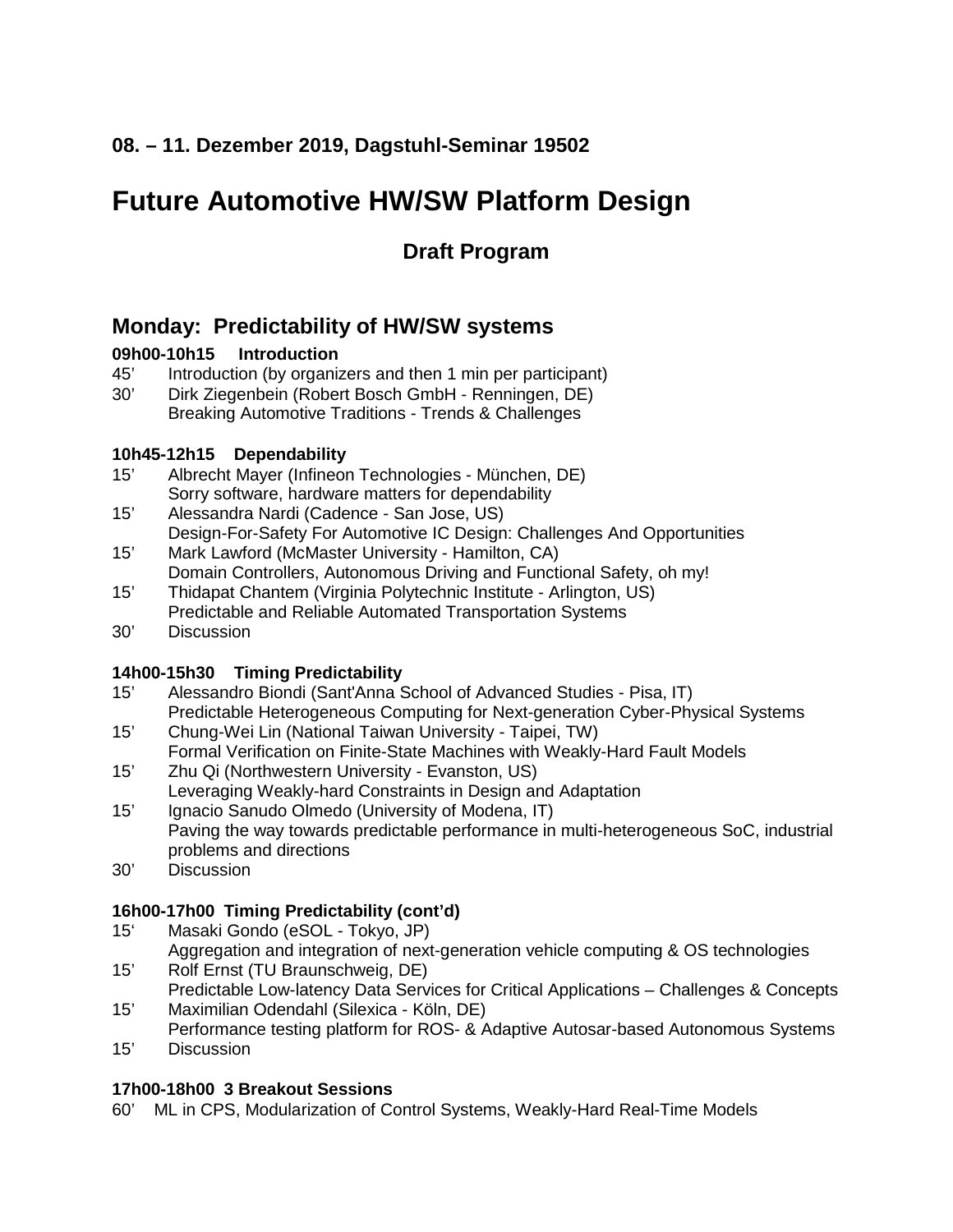## **Tuesday: Safe Integration of Heterogeneous Software Applications**

#### **09h00-09h15 Recap**

15' Report from Breakout Sessions

## **09h15-10h15 Automotive Software Architecture**

- Philipp Obergfell (BMW AG München, DE) Centralized automotive software and system architectures
- 15' Philipp Mundhenk (Autonomous Intelling Driving München, DE)
- Safe and Secure Software Platforms for Autonomous Driving 15' Sebastian Steinhorst (TU München, DE)
	- Software Decentralization in Automotive System Architectures
- 30' Discussion

#### **10h45-12h15 Automotive Networks / Mobility & Society**

- 15' Wilfried Steiner (TTTech Computertechnik Wien, AT) The Role of Synchronized Time for Safe Integration of Heterogeneous Software **Applications**
- 15' Lulu Chan (NXP Semiconductors Eindhoven, NL) Mixed Criticality Communication in Future In-Vehicle Architectures
- 15' Baik Hoh, Seyhan Ucar (Toyota Motors North America Mountain View, US) Automotive Edge Computing Use-cases Inspired by Societal Problems
- 15' Sophie Quinton (INRIA Grenoble, FR) Automotive System Design: Challenges of the Anthropocene
- 30' Discussion

## **14h00-15h00 2 Breakout Sessions**

HW/SW Architecture Exchange, Cars and Climate Change

#### **15h30-17h00 Automotive CPS**

15' Sabine Glesner (TU Berlin, DE)

Security and Correctness in the Face of Self-Adaptive Learning Automotive Systems 15' Bart Besselink (University of Groningen, NL)

- Towards a contract theory for physical systems 15' Jyotirmoy Deshmukh (USC - Los Angeles, US)
- Logic meets Autonomy
- 15' Peter Gorm Larsen (Aarhus University, DK) Possibilities using FMI-based Co-simulation for the Validation of Cyber-Physical **Systems**
- 30' Discussion

#### **17h00-18h00 3 Breakout Sessions**

60' ML in CPS (cont'd), SW Lifecycle, How to model HW and SW dependencies?